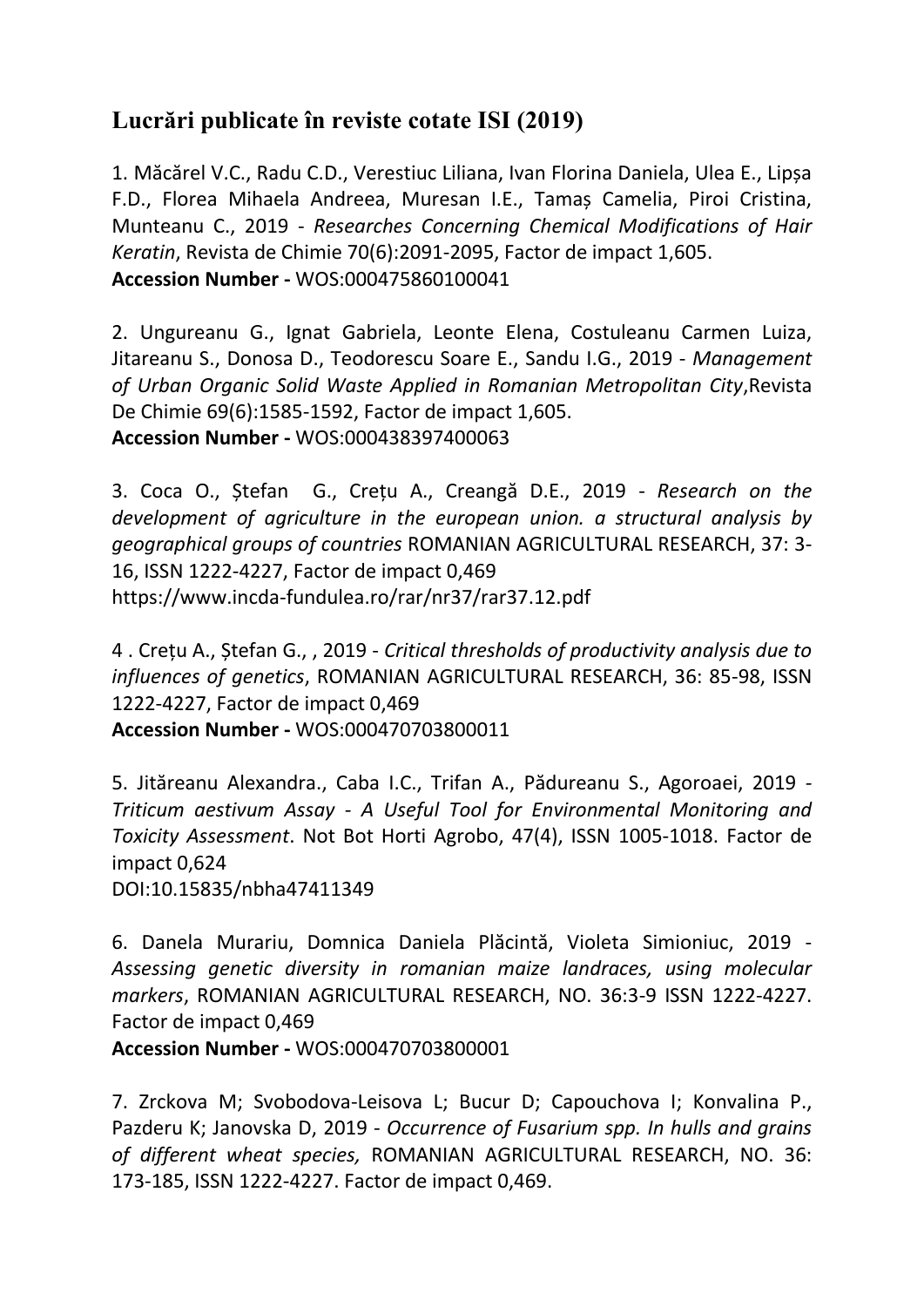## **Accession Number -** WOS:000470703800020

8. Lavinia Burtan, Denis Ţopa, Gerard Jităreanu, Anca Elena Calistru, Răus Lucian, Irina Gabriela Cara, Sirbu Carmen, Cioroianu Traian, 2019 - *The influence of conservative tillage systems on physicochemical properties and yield under a cambic chernozem from Northeastern part of Romania*. ROMANIAN AGRICULTURAL RESEARCH, NO. 37, ISSN 1222-4227. Factor de impact 0,469.

<https://www.incda-fundulea.ro/rar/nr37/rar37.15.pdf>

9. STANCIU M., CRETU C.-M., BREZULEANU C.-O., **LIPSA F.D.**, SEGHEDIN E., BORZA M., BORTA A.-M., 2019 - *Educational Practices for Diminishing the Dropout Risk of the First-Year College Students from an Agronomic University in Romania. Preliminary Considerations* Revista Romaneasca pentru Educatie Multidimensionala, 11(1): 204-223. ISSN: 2066-7329, e-ISSN: 2067-9270. https://doi.org/10.18662/rrem/107

## **Accession Number - WOS:000460769100016**

10. Elena LEONTE, Aurel CHIRAN, [Cătălin Răzvan VÎNT](https://www.facebook.com/Catalin.razvan.vintu?__tn__=%2CdlC-R-R&eid=ARB-MUc-NayPx2_Wo6qvs-V1y-EnNdI0EbefdQ4t-MhEoPlyLQD7oSeTJzCWlk-6ccnsxy-Y503-xiBP&hc_ref=ART7MxJDFC1OKxUkCt3NK2Bn9ZWtADGH9s_DoR76-QttkEYY49yBs7Du2CyrlJ3lpn0)U, Maria ROBU, Dragoș SMEDESCU, Ștefănița MĂCELARU, 2019 - *Aspects of agricultural marketing strategies for the main crops situated in Northern Bărăgan, Romania,* Scientific Papers Series Management, Economic Engineering in Agriculture and Rural Development, Vol. 19(2): 233-241, PRINT ISSN 2284-7995, E-ISSN 2285-3952. *Accession Number: WOS:000484803700030*

11. Bodescu Dan, Stefan Gavril, Panzaru Radu Lucian, Moraru Radu-Adrian, 2019 - *Perception of the beekeepers regarding the principles of sustainable development in the north-Eastern Region of Romania*, SCIENTIFIC PAPERS-SERIES MANAGEMENT ECONOMIC ENGINEERING IN AGRICULTURE AND RURAL DEVELOPMENT, 19 (1): 77-84.

## *Accession Number: WOS:000466139000009*

12. [Medelete DM;](https://apps.webofknowledge.com/OutboundService.do?SID=C3kXerWrdEPYj8Xn5Ce&mode=rrcAuthorRecordService&action=go&product=WOS&daisIds=1047256) [Panzaru RL;](https://apps.webofknowledge.com/OutboundService.do?SID=C3kXerWrdEPYj8Xn5Ce&mode=rrcAuthorRecordService&action=go&product=WOS&daisIds=999056) [Bodescu D,](https://apps.webofknowledge.com/OutboundService.do?SID=C3kXerWrdEPYj8Xn5Ce&mode=rrcAuthorRecordService&action=go&product=WOS&daisIds=4034636) 2018 - *Rapeseed Offer Of Olt County, In National And Regional Context (2008 - 2016).* SCIENTIFIC PAPERS-SERIES MANAGEMENT ECONOMIC ENGINEERING IN AGRICULTURE AND RURAL DEVELOPMENT, 18(4): 179-185, PRINT ISSN 2284-7995, E-ISSN 2285-3952. *Accession Number: WOS: 000454318300026*

13. Arsenoaia V.N., Vladut V., Tenu I., Voicea I., Moiceanu G., Carlescu P., 2019 – Mathematical modeling and numerical simulation of the drying process of